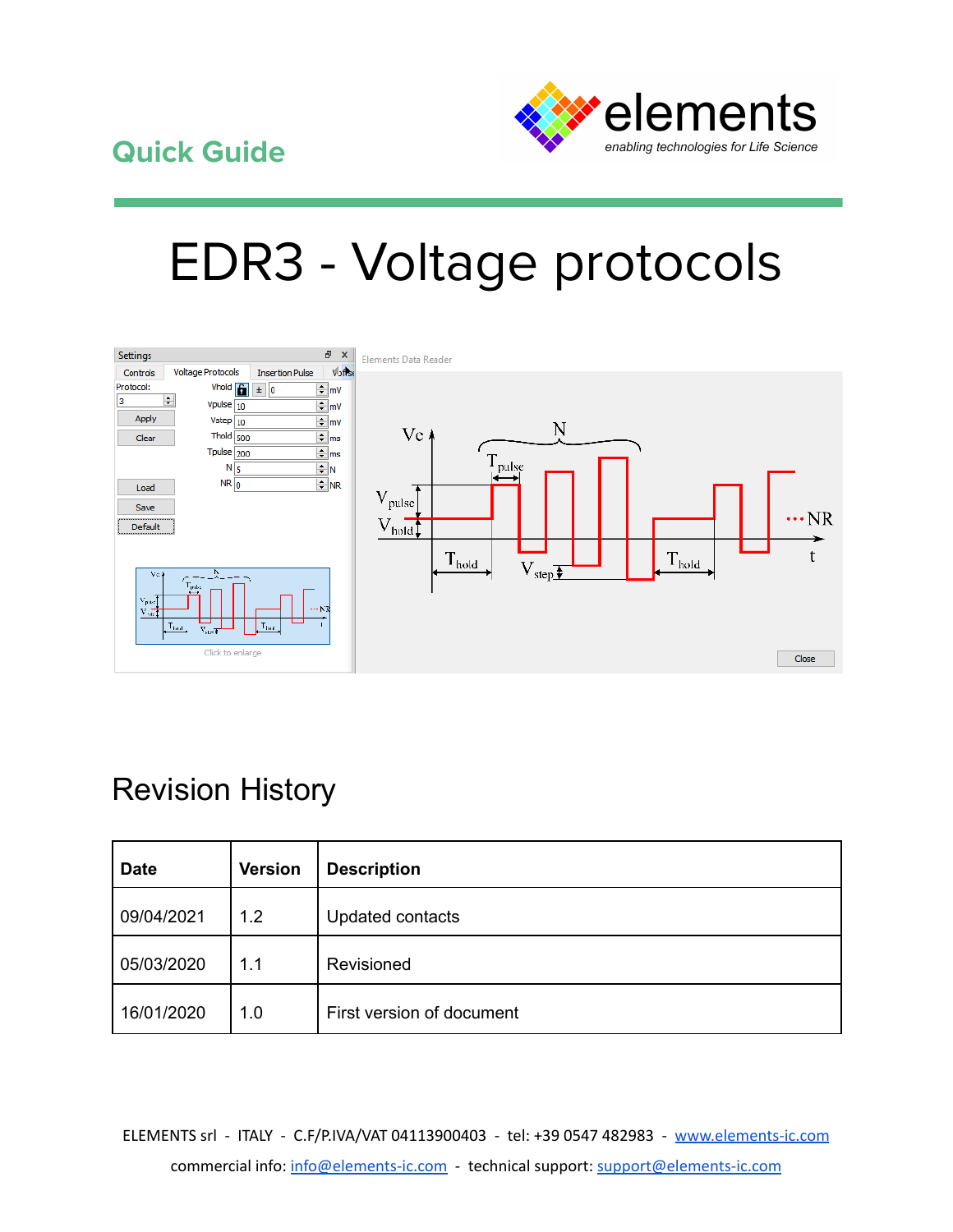

The Voltage Protocols tab contains a complete set of parametric voltage stimulus protocols.

For each automatic voltage protocol the different parameters represented in figure can be set (see device specific guide for the complete list of voltage protocols available for every device, e.g. e1b voltage [protocols\)](https://elements-ic.com/wp-content/uploads/2019/12/Voltage-Protocols-e1b.pdf)

When the mouse hovers over the small voltage protocol image on the bottom of the protocol parameters a bigger image appears on the right. This image can be kept open by clicking on the small image and can be moved in a different position. This way, it will be easier to set all the parameters while keeping the bigger image opened for reference



The software also performs a rules check for the correctness of the set parameters. A warning message is displayed if the parameters are invalid and a popup window opens if the user tries to apply such an invalid protocol.